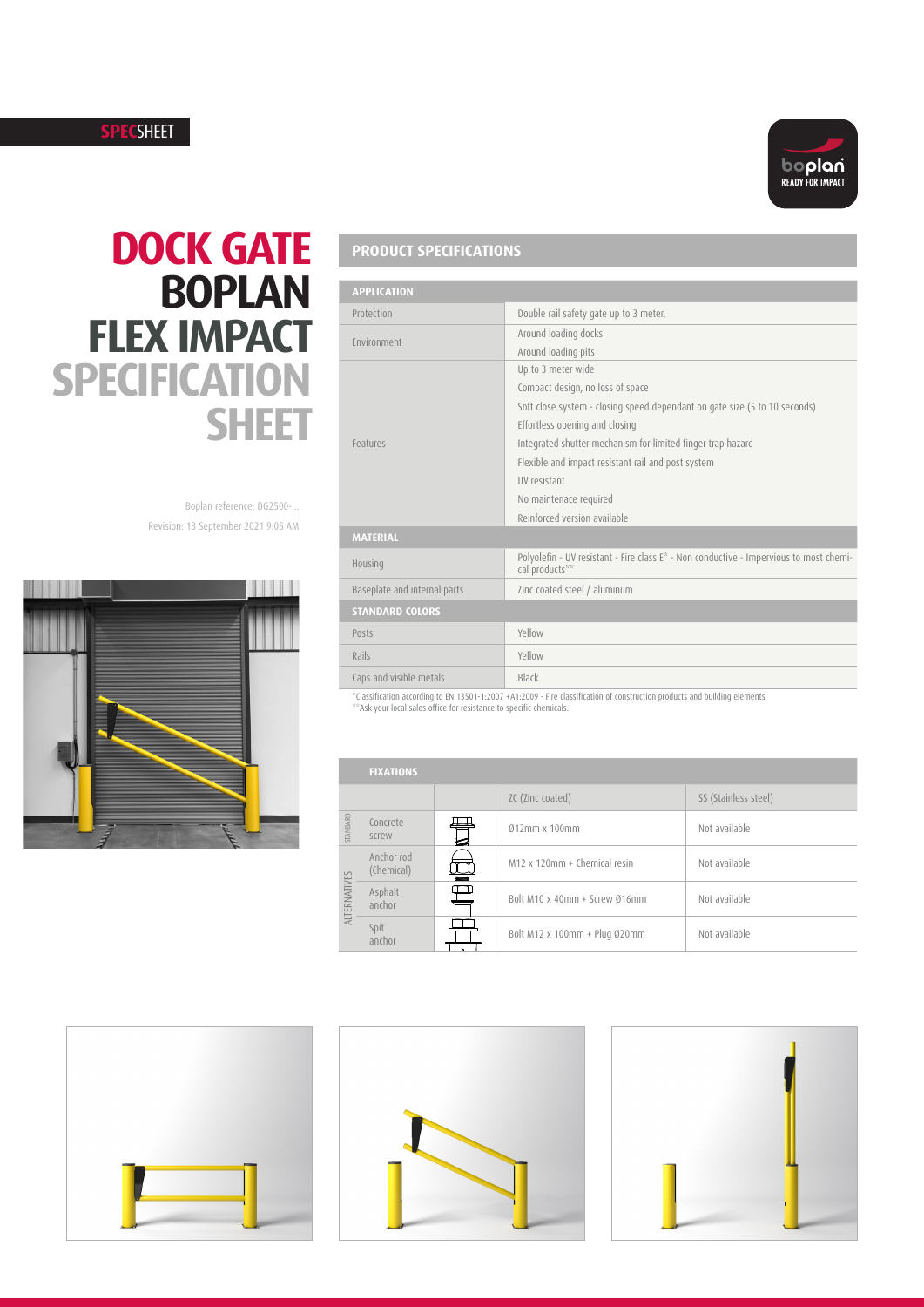

| <b>SIZE</b> |                       | <b>REQUIREMENTS</b>           |                                           |                                    |
|-------------|-----------------------|-------------------------------|-------------------------------------------|------------------------------------|
|             | Height posts          | 1175 mm                       | Concrete quality                          | minimum C25/                       |
|             | Profile section tubes | $0100$ mm (8 mm thick)        | Concrete floor plate thickness (mm)       | minimum 150                        |
|             | Profile section posts | $0250$ mm (11 mm thick)       | Concrete slab dimension around posts (mm) | 600 (h) $\times$ 600               |
|             | Baseplate             | 275 mm x 275 mm (10 mm thick) | Operational temperature                   | $0^{\circ}$ C up to +40 $^{\circ}$ |
|             |                       |                               |                                           |                                    |

| <b>REQUIREMENTS</b>                       |                                              |
|-------------------------------------------|----------------------------------------------|
| Concrete quality                          | minimum $C25/30$                             |
| Concrete floor plate thickness (mm)       | minimum 150 mm                               |
| Concrete slab dimension around posts (mm) | 600 (h) $x$ 600 (w) $x$ 500 (d)              |
| Operational temperature                   | $0^{\circ}$ C up to +40 $^{\circ}$ C         |
| Water and humidity                        | Use indoors or in occasionally wet locations |

1 2 3 4 5 6 7 8

### **DRAWING AND DIMENSIONS**



 $\overline{a}$ 

| <b>COMPLIANCE</b>                                  |                                                                                                                                                                                                                       |  |
|----------------------------------------------------|-----------------------------------------------------------------------------------------------------------------------------------------------------------------------------------------------------------------------|--|
| Designed to meet<br>OSHA <sup>*</sup> requirements | The top edge height of top rail 110cm is above the walking surface                                                                                                                                                    |  |
|                                                    | The midrail is at 50cm above walking surface                                                                                                                                                                          |  |
|                                                    | The gate is capable of withstanding 90 kg force applied in a downward or outward direction. The deflection during the test of the<br>top rail may not cause the top rail to be lower than 99cm above walking surface. |  |
|                                                    | No sharp edges; smooth surface                                                                                                                                                                                        |  |

\* OSHA 1910.29 B Fall protection systems and falling object protection-criteria and practices.

**SPECSHEET 183 183** 

**Boplan bv Head Office** | Muizelstraat 12, 8560 Moorsele, Belgium | +32 56 20 64 20 | sales@boplan.com | www.boplan.com

DISCLAIMER: ALL PRODUCT, PRODUCT SPECIFICATIONS AND DATA ARE SUBJECT TO CHANGE WITHOUT NOTICE TO IMPROVE RELIABILITY, FUNCTION OR DESIGN OR OTHERWISE. © Boplan, the Boplan logo, Flex Impact and RackBull are trademarks of Boplan bv. All other trademarks are property of their respective owners.